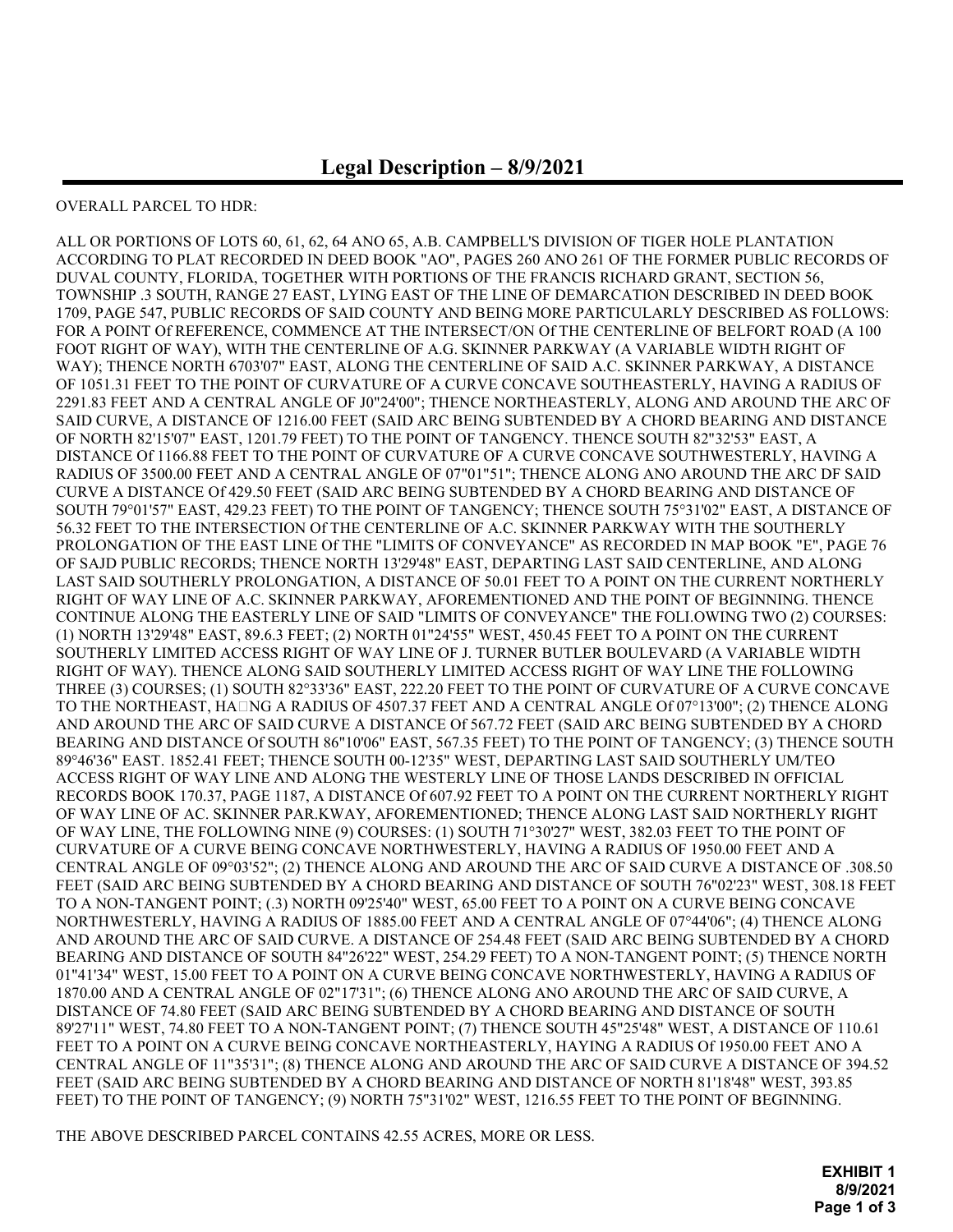## Legal Description – 8/9/2021 (Page 2 of 3)

LESS AND EXCEPT THE FOLLOWING LANDS FOR ROS:

A PORTION OF LOTS 60, 61, 64, AND UNNAMED ROADS, A.B. CAMPBELL'S DIVISION F TIGER HOLE PLANTATION ACCORDING TO PLAT RECORDED IN DEED BOOK "AQ", PAGES 260 AND 261 OF THE FORMER PUBLIC RECORDS OF DUVAL COUNTY, FLORIDA, LYING IN THE FRANCIS RICHARD GRANT, SECTION 56, TOWNSHIP 3 SOUTH, RANGE 27 EAST, BEING MORE PARTICULARLY DESCRIBED AS FOLLOWS:

FOR A POINT OF REFERENCE, COMMENCE AT THE POINT OF INTERSECTION OF THE CENTERLINE OF BELFORT ROAD, RELOCATED (A VARIABLE WIDTH RIGHT OF WAY), WITH THE CENTERLINE OF J. TURNER BUTLER BOULEVARD (A VARIABLE WIDTH RIGHT OF WAY), AS CENTERLINES ARE NOW ESTABLISHED AND REPRESENTED IN FLORIDA DEPARTMENT OF TRANSPORTATION RIGHT OF WAY MAPS, SECTION NUMBER 72292- 3503, THENCE SOUTH 82°33'47" EAST, ALONG THE CENTERLINE OF SAID J. TURNER BUTLER BOULEVARD, A DISTANCE OF 3240.19 FEET TO A POINT ON THE FIFTH COURSE OF THE "LINE OF DEMARCATION" DESCRIBED IN DEED BOOK 1709, PAGE 547, OF THE CURRENT PUBLIC RECORDS OF SAID DUVAL COUNTY; THENCE SOUTH 28°53'05" EAST, ALONG SAID "LINE OF DEMARCATION", A DISTANCE OF 124.11 FEET TO A POINT ON THE SOUTHERLY LIMITED ACCESS RIGHT OF WAY LINE OF SAID J. TURNER BUTLER BOULEVARD (LYING 100 FEET SOUTH OF SAID CENTERLINE); THENCE SOUTH 82°33'47" EAST, ALONG SAID SOUTHERLY LIMITED ACCESS RIGHT OF WAY LINE, A DISTANCE OF 878.37 FEET TO THE POINT OF CURVATURE OF A CURVE CONCAVE NORTHEASTERLY, HAVING A RADIUS OF 4507.37 FEET AND A CENTRAL ANGLE OF 07°13'00"; ALONG AND AROUND THE ARC OF SAID CURVE A DISTANCE OF 567.72 FEET, SAID CURVE BEING SUBTENDED BY A CHORD BEARING AND DISTANCE OF SOUTH 86°10'17" EAST, 567.35 FEET, TO THE POINT OF TANGENCY; THENCE SOUTH 89°46'47" EAST, ALONG SAID SOUTHERLY LIMITED ACCESS RIGHT OF WAY LINE, A DISTANCE OF 1123.06 FEET TO THE POINT OF BEGINNING; THENCE, CONTINUE SOUTH 89°46'47" EAST, ALONG SAID SOUTHERLY LIMITED ACCESS RIGHT OF WAY LINE, A DISTANCE OF 729.57 FEET TO THE WESTERLY LINE OF THOSE LANDS AS RECORDED IN OFFICIAL RECORDS 18832, PAGE 1267, SAID PUBLIC RECORDS; THENCE SOUTH 00°14'47" WEST, ALONG SAID WESTERLY LINE, A DISTANCE OF 608.38 FEET TO A POINT ON THE NORTHERLY RIGHT OF WAY LINE OF A.C. SKINNER PARKWAY (A VARIABLE WIDTH RIGHT OF WAY); THENCE ALONG SAID NORTHERLY RIGHT OF WAY LINE, THE FOLLOWING EIGHT(8) COURSES: COURSE 1: SOUTH 71°31'13" WEST, A DISTANCE OF 382.03 FEET TO THE POINT OF CURVATURE OF A CURVE TO THE RIGHT, CONCAVE NORTHWESTERLY, HAVING A RADIUS OF 1950.00 FEET AND A CENTRAL ANGLE OF 09°03'52"; COURSE 2; ALONG AND AROUND THE ARC OF SAID CURVE A DISTANCE OF 308.50 FEET, SAID CURVE BEING SUBTENDED BY A CHORD BEARING AND DISTANCE OF SOUTH 76°03'09" WEST, 308.18 FEET, TO A NON-TANGENT POINT; COURSE 3: NORTH 09°24'54" WEST, A DISTANCE OF 65.00 FEET TO A POINT ON A CURVE TO THE RIGHT, CONCAVE NORTHERLY, HAVING A RADIUS OF 1885.00 FEET AND A CENTRAL ANGLE OF 07°44'07"; COURSE 4: ALONG AND AROUND THE ARC OF SAID CURVE A DISTANCE OF 254.48 FEET, SAID CURVE BEING SUBTENDED BY A CHORD BEARING AND DISTANCE OF SOUTH 84°27'08" WEST, 254.29 FEET, TO A NON-TANGENT POINT; COURSE 5: NORTH 01°40'48" WEST, A DISTANCE OF 15.00 FEET TO A POINT ON A CURVE TO THE RIGHT, CONCAVE NORTHERLY, HAVING A RADIUS OF 1870.00 FEET AND A CENTRAL ANGLE OF 02°17'31"; COURSE 6: ALONG AND AROUND THE ARC OF SAID CURVE A DISTANCE OF 74.80 FEET, SAID CURVE BEING SUBTENDED BY A CHORD BEARING AND DISTANCE OF SOUTH 89°27'57" WEST, 74.80 FEET, TO A NON-TANGENT POINT; COURSE 7: SOUTH 45°26'34" WEST, A DISTANCE OF 110.61 FEET TO A POINT ON A CURVE TO THE RIGHT, CONCAVE NORTHEASTERLY, HAVING A RADIUS OF 1950.00 FEET AND A CENTRAL ANGLE OF 03°13'21"; COURSE 8: ALONG AND AROUND THE ARC OF SAID CURVE A DISTANCE OF 109.68 FEET, SAID CURVE BEING SUBTENDED BY A CHORD BEARING AND DISTANCE OF NORTH 85°29'07" WEST, 109.66 FEET TO THE POINT OF TANGENCY; THENCE: NORTH 06°07'33" EAST, A DISTANCE OF 102.49; THENCE: NORTH 27°33'00" EAST, A DISTANCE OF 186.06 FEET; THENCE: NORTH 63°22'00" EAST, A DISTANCE OF 135.26 FEET; THENCE: NORTH 47°22'49" EAST, A DISTANCE OF 331.59 FEET; THENCE: NORTH 00°04'07" WEST, A DISTANCE OF 269.66 FEET TO A POINT ON THE AFORESAID SOUTHERLY LIMITED ACCESS RIGHT OF WAY LINE OF J. TURNER BUTLER BOULEVARD AND THE POINT OF BEGINNING.

CONTAINING 15.24 ACRES, MORE OR LESS.

EXHIBIT 1 8/9/2021 **Page 2 of 3**